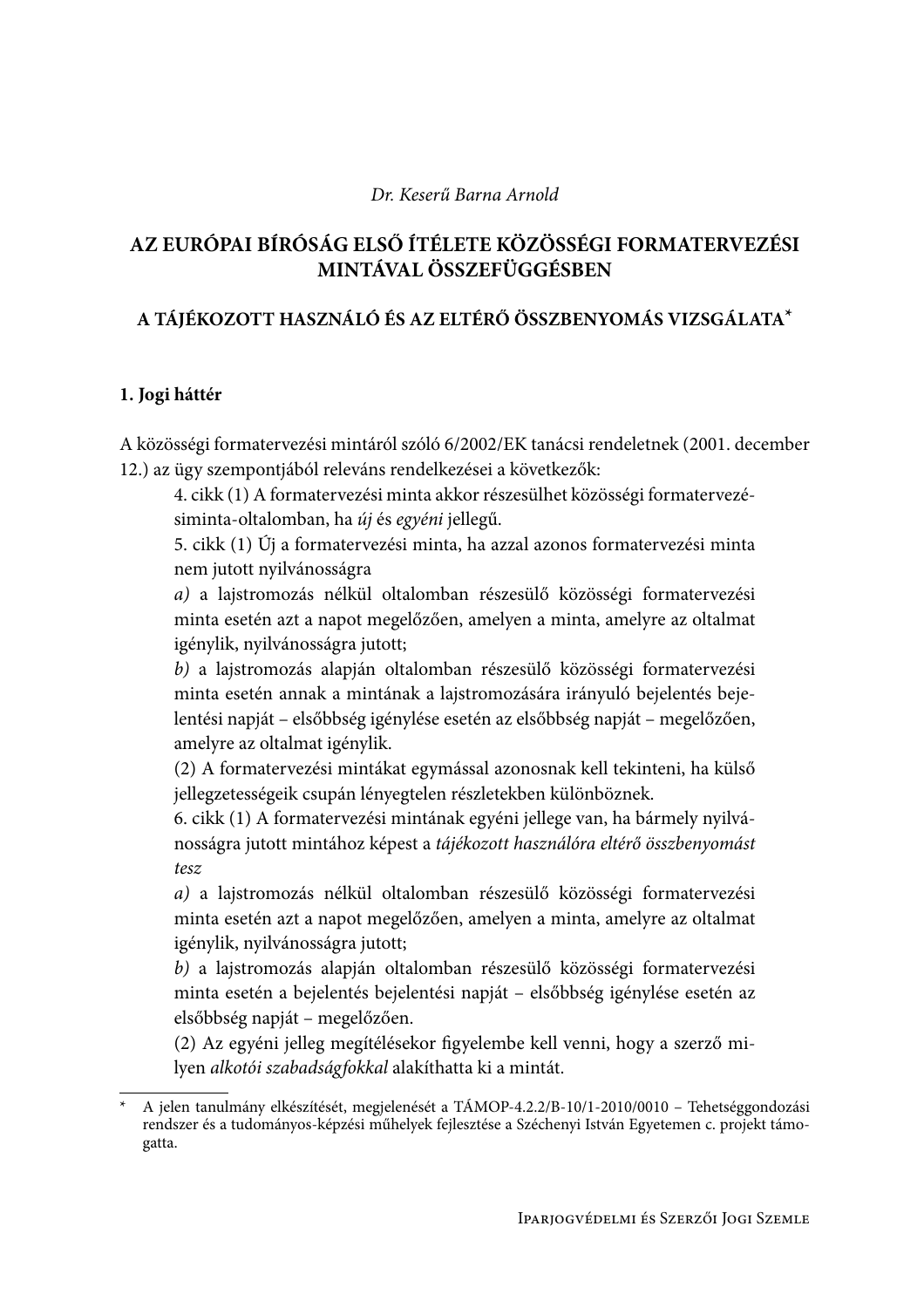10. cikk (1) A közösségi formatervezésiminta-oltalom kiterjed mindazokra a formatervezési mintákra, amelyek a tájékozott használóra nem tesznek eltérő összbenyomást.

(2) Az oltalom terjedelmének megállapításakor figyelembe kell venni, hogy a szerző milyen alkotói szabadságfokkal alakíthatta ki a mintát.

25. cikk (1) A közösségi formatervezésiminta-oltalmat csak a következő okokból lehet megsemmisíteni:

b) ha a minta nem felel meg a 4-9. cikkekben foglalt követelményeknek;

d) ha a közösségi formatervezési minta ütközik a bejelentés napját – elsőbbség igénylése esetén az elsőbbség időpontját – követően nyilvánosságra jutott olyan mintával, amelyre az említett napot megelőzően adtak lajstromozott közösségi mintaoltalmat, vagy az ilyen minta bejelentésével, illetve valamely tagállamban lajstromozott korábbi mintával vagy annak bejelentésével.

52. cikk (1) A 25. cikk (2), (3), (4) és (5) bekezdésére figyelemmel bármely természetes vagy jogi személy, valamint az erre felhatalmazott állami szerv kérheti a Hivataltól a lajstromozott közösségi formatervezésiminta-oltalom megsemmisítését.

61. cikk (1) A fellebbezési tanácsok fellebbezés tárgyában hozott határozatai a Bíróság előtt keresettel támadhatók meg.

(2) A kereset hatáskör hiányára, lényeges eljárási szabálysértésre, a Szerződés vagy e rendelet, illetve ezek alkalmazásával kapcsolatos bármely jogszabály megsértésére vagy hatáskörrel való visszaélésre alapítva indítható.

(3) A Bíróság a jogvita tárgyát képező határozatot megsemmisítheti vagy megváltoztathatja.

# 2. A tények

2003. július 17-én a Grupo Promer Mon-Graphic SA társaság (a továbbiakban: Promer) lajstromozásra irányuló bejelentést nyújtott be a Belső Piaci Harmonizációs Hivatalhoz (BPHH, Office for Harmonization in the Internal Market, OHIM) "fémlemez játékokhoz" elnevezésű termékre. A bejelentés során a 2003. július 8-án benyújtott, 157098. számú spanyol formatervezési minta elsőbbségi napját igényelték. Így a BPHH az alább látható formatervezési mintát 53186-01. számon lajstromozta.

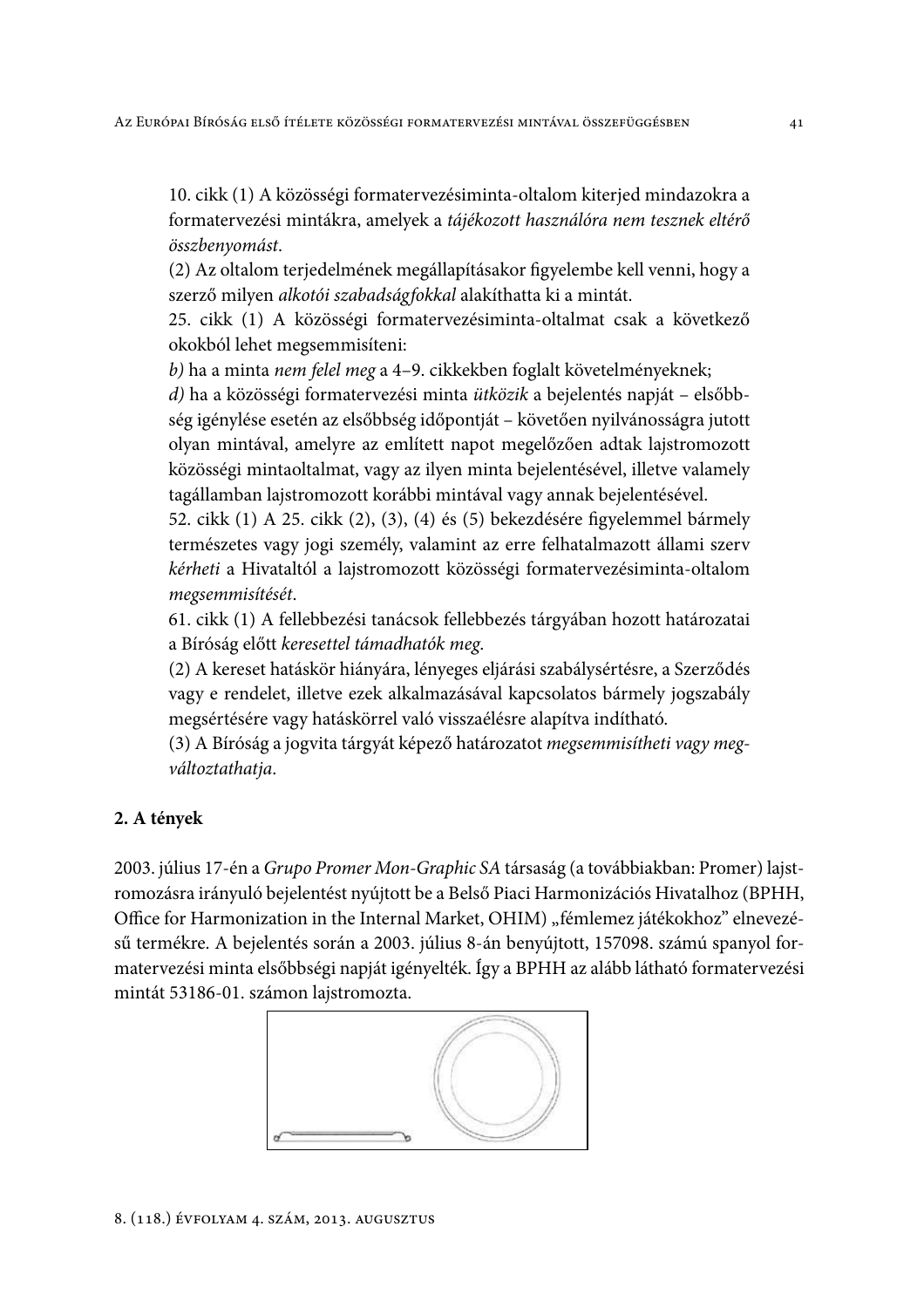2003. szeptember 9-én a PepsiCo Inc. (a továbbiakban PepsiCo) bejelentést tett a 74463.01. számú közösségi formatervezési minta lajstromozására a BPHH-nál "promóciós játékcikkek" termék vonatkozásában. Ebben az esetben is egy spanyol formatervezési minta elsőbbségét igényelték, amelyet 2003. július 23-án, 156156. számmal jelentettek be. E minta grafikai ábrázolás a következő:



Mindkét formatervezési minta gyerekek által gyűjthető kis játékokra vonatkozik, amelyeket a leggyakrabban más termékekhez járó ajándékként terjesztenek. Ezeket a köznyelvben pog-nak, spanyolul tazosnak nevezik.<sup>1</sup>

# 3. Pertörténet

2004. feburár 4-én a Promer megtámadta a PepsiCo lajstromozott formatervezési mintáját, és a BPHH előtt a saját korábbi formatervezésiminta-oltalmával való ütközésre hivatkozva a 6/2002/EK rendelet 25. cikke (1) bekezdésének d) pontja alapján megsemmisítési kérelmet nyújtott be. E kérelemnek a Megsemmisítési Osztály 2005. június 20-án kelt határozatában helyt adott, és megsemmisítette a PepsiCo formatervezésiminta-oltalmát. A határozat szerint a két mintaoltalom olyan mértékben hasonlít egymásra, hogy a tájékozott használóra ugyanolyan összbenyomást tesznek.

A Megsemmisítési Osztály határozata ellen a PepsiCo 2005. augusztus 18-án fellebbezett, aminek eredményeképpen a BPHH harmadik fellebbezési tanácsa 2006. október 27-én hatályon kívül helyezte a Megsemmisítési Osztály határozatát, és elutasította a megsemmisítési kérelmet. A fellebbezési tanács indokolása szerint a jelen esetben az alkotói szabadságfok jóval szűkebb volt, mint ahogyan azt a Megsemmisítési Osztály megállapította, ezért a csekély kialakításbeli különbség is elegendő ahhoz, hogy a minták a tájékozott használóban eltérő összbenyomást keltsenek.

A pog mint játék származását illetően több elképzelés is létezik. Az egyik szerint Hawaiiról, Maui szigetéről, az 1920-as évekből eredeztethető, de egy, a XVII. században is ismert, nagyon hasonló japán kártyajáték, a menko is lehet az alapja. Az 1990-es években vált népszerű játékká.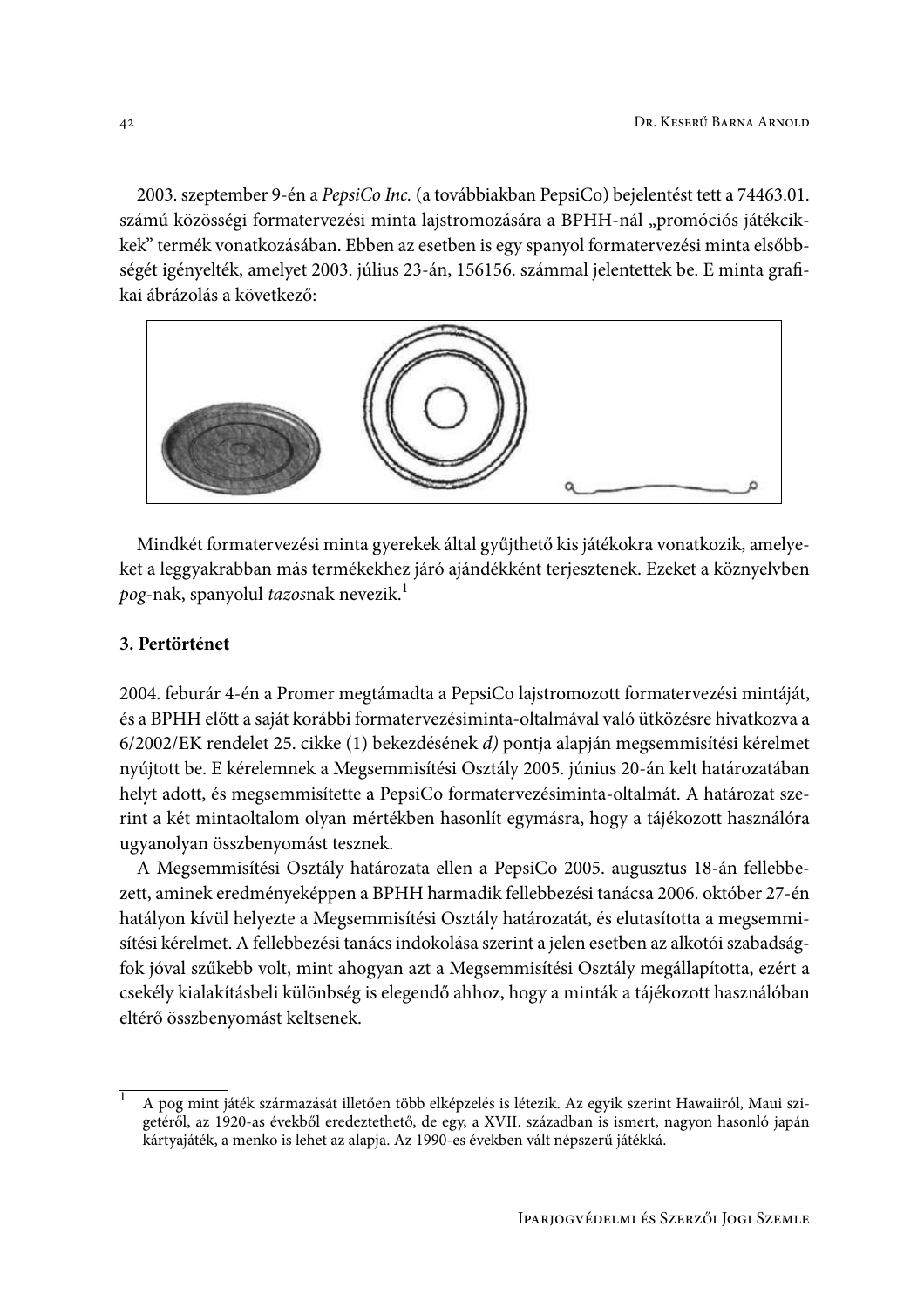Minthogy megsemmisítési kérelme így elutasításra került, a Promer a fellebbezési tanács határozata ellen 2007. január 9-én keresetet nyújtott be a Törvényszékhez, amely a T-09/07. számú, a Grupo Promer Mon Graphic kontra OHIM és PepsiCo-ügyben 2010. március 18-án hozott ítéletet (az elemzés tárgyául szolgáló jogerős ítéletben betöltött szerepe miatt a továbbiakban: megtámadott ítélet). Az ügy előadó bírája V. M. Ciucă volt. A megtámadott ítéletben a Törvényszék nagyrészt megerősítette a BPHH fellebbezési tanácsának jogi érvelését az alkotói szabadságfok és az eltérő összbenyomás vizsgálatának viszonyítási pontjaira vonatkozóan. Ugyanakkor azt állapította meg, hogy a megtámadott ítélet 79–81. pontjában ismertetett hasonlóságok olyan elemeket érintenek, amelyek kialakításában a vitatott formatervezési minta alkotója nagyfokú szabadsággal rendelkezett. A csekély különbségek pedig ebben az esetben nem elegendőek ahhoz, hogy a tájékozott használóban eltérő összbenyomást keltsenek. Ezért a Törvényszék álláspontja szerint a fellebbezési tanács tévesen jutott arra a következtetésre, hogy a fenti formatervezési minták eltérő összbenyomást alakítanak ki a tájékozott használóban, és hogy nem ütköznek egymással a rendelet 25. cikk (1) bekezdésének d) pontja alapján. Így a Törvényszék hatályon kívül helyezte a fellebbezési tanács határozatát, és első fokon a Promernek adott igazat.

### 4. Indítványok, a felek érvei és a főtanácsnok állásfoglalása

### 4.1. A fellebbezés

A megtámadott ítélet ellen a PepsiCo 2010. június 4-én fellebbezést nyújtott be, amelyben a következő kereseti kérelmeket terjesztette elő:

- a Bíróság helyezze hatályon kívül a Törvényszék T-9/07. számú ügyben, 2010. március 18-án hozott ítéletét.
- a Bíróság bírálja el jogerősen az ügyet, elutasítva az első fokon előterjesztett kérelmet, illetve másodlagosan utalja vissza az ügyet a Törvényszékhez, és
- a Bíróság az elsőfokú eljárás felperesét (Promer) kötelezze az eljárások költségeinek a viselésére.

A PepsiCo a hatályon kívül helyezést arra hivatkozva kérelmezte, hogy a Törvényszék megsértette a 6/2002/EK tanácsi rendelet 25. cikke (1) bekezdésének d) pontját, mivel

- a) figyelmen kívül hagyta a vitatott formatervezési minta megalkotójára vonatkozó követelményeket,
- b) tévesen értelmezte a "tájékozott használó" fogalmát és figyelmének szintjét,
- c) téves kritériumokat alkalmazott az "eltérő összbenyomás" értékelésekor,
- d) a formatervezési mintákat az aktában szereplő tényleges termékek és nem a lajstromozott formatervezési minták alapján hasonlította össze,
- e) elferdített tényekre alapozta az összehasonlítást.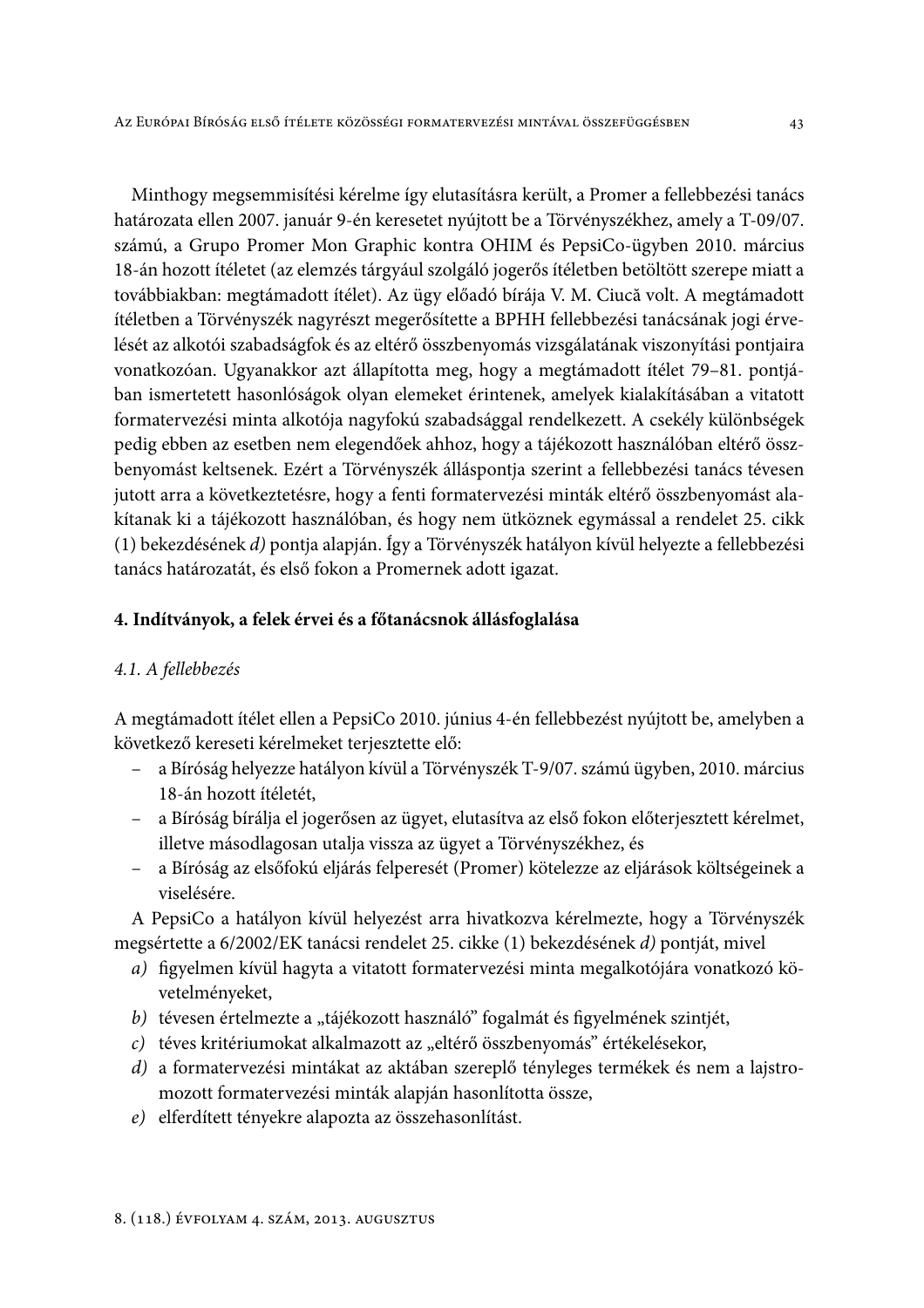A BPHH beavatkozóként a fellebbezőt támogatva részt vett az eljárásban, és kérte a Bíróságot, hogy a fellebbezésnek adjon helyt.

A Promer a fellebbezés elutasítását és a PepsiCo eljárási költségek megfizetésére kötelezését indítványozta.

### 4.2. A felek érvei

Ahogy a fellebbezésből is látható, a PepsiCo egyetlen jogalapra hivatkozott, amelyet öt külön részre bontott [a)-e) pont]. Az észrevételek szóbeli előadására a 2011. március 10-i tárgyaláson került sor.

#### a) Az alkotói szabadságfok korlátai

A fellebbező szerint a Törvényszék tévesen alkalmazta a mintaoltalmak ütközésekor vizsgálandó szerzői alkotói szabadságfokot. Álláspontja szerint ugyanis olyan elemekre alapozva állította a Törvényszék azt, hogy a két mintaoltalom a fennálló korlátokon belül is túlságosan hasonló, amely tulajdonságok a pogokra jellemzőek, és nem lehet eltérni azoktól. A PepsiCo szerint ugyanis ilyen a középső rész köralakja, a kiemelkedő szegély, valamint a korong középső része és a korong széle és a középső része közötti rész egymáshoz viszonyított aránya. E három paraméter ugyanis a kategóriába tartozó valamennyi termékre jellemző.

A BPHH ezt annyiban egészítette ki, hogy a középső rész köralakja ugyan funkcionálisan nem nélkülözhetetlen, de a piac által determinált, általánosan elterjedt és alkalmazott kialakításnak tekinthető.

### b) A tájékozott használó fogalma

A fellebbező szerint a Törvényszék nem a formatervezésiminta-oltalmakkal összefüggésben alkalmazandó és a rendelet által előírt tájékozott használót vette referenciapontnak az ütközés vizsgálata során, hanem sokkal inkább a védjegyjogban bevett átlagos fogyasztóra<sup>2</sup> alapozta ítéletét. S bár a Törvényszék formálisan a tájékozott használót jelölte meg, tartalmilag mégis az átlagos fogyasztóra jellemző felszínességből indult ki. A PepsiCo álláspontja szerint ez a megtámadott ítéletnek különösen abban a megállapításában érhető tetten, ahol a Törvényszék azt feltételezte, hogy a pogok felső oldalát a tájékozott használó jobban látja, az oldalról látható különbségeket – a korong vékony jellegéből adódóan – pedig nem veszi könnyen észre. A fellebbező ezt vitatta, ugyanis a tájékozott használó teljes mértékben képes lenne észrevenni a kevésbé nyilvánvaló és kevésbé látható részeken fellelhető különbségeket.

 $\overline{2}$ Lásd részletesen Keserű Barna Arnold: Összetéveszthető? A védjegyek összetéveszthetőségének pozitív jogi és pszichológiai háttere az USA-ban, az Európai Unióban és Magyarországon. Iparjogvédelmi és Szerzői Jogi Szemle, 7. (117.) évf. 1. sz., 2012. február, p. 69–75.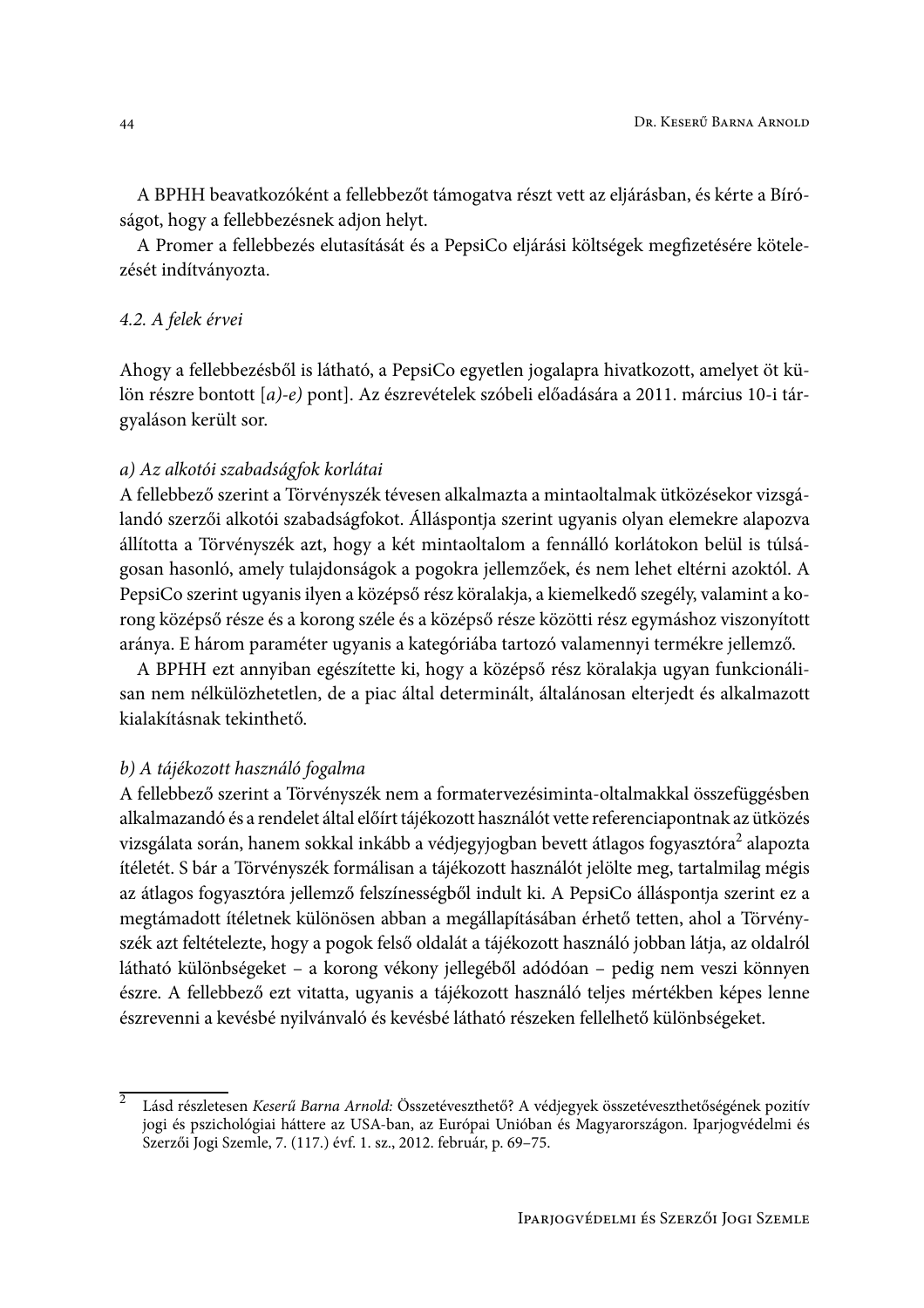A BPHH hozzátette, hogy a Törvényszék tévesen hivatkozott olyan fogyasztóra, aki emlékezet alapján hasonlítja össze az ütköző mintákat, ez ugyanis a védjegyek területén jellemző. A formatervezési minták esetében ehelyett azt a tájékozott használót kell alapul venni, aki közvetlenül képes összehasonlítást végezni.

### c) A tájékozott használó figyelmének szintje és a bírói felülvizsgálat terjedelme

E részben két külön kifogást terjesztett elő a fellebbező. Elsőként azt állította a PepsiCo, hogy a Törvényszék tévedett a jogban, amikor a tájékozott használóban keletkezett összbenyomás meghatározása céljából csak azokat a jellemzőket vizsgálta, amelyeket az ilyen használó könnyen észlelhetett. Ez ugyanis felszínes vizsgálatot jelentene, holott a tájékozott használó sokkal komolyabb elemzést hajtana végre.

Másodsorban a PepsiCo jogbeli tévedést látott a Törvényszék által gyakorolható bírói felülvizsgálat terjedelmében. Figyelembe véve a formatervezési minták technikai jellegét, a felülvizsgálatnak csak a fellebbezési tanács által elkövetett esetleges nyilvánvaló tévedés értékelésére kellene korlátozódnia.

# d) Az ütköző minták helyett a konkrét termékek vizsgálatáról

A fellebbező e vonatkozásban azt állította, hogy a Törvényszék jogbeli tévedésben volt akkor, amikor az ütköző formatervezési minták hasonlóságát nem a lajstromban szereplő grafikai ábrázolásuk alapján, hanem az általuk jellemzett konkrét termékek, a pogok fizikai vizsgálatára alapozta. Ha a Törvényszék az ütköző formatervezési minták képi megjelenítését vetette volna össze a valós termékek helyett, a különbözőségek szembetűnőbbek lettek volna.

### e) A tények elferdítéséről

Fellebbezésének utolsó részében a PepsiCo arra hivatkozott, hogy a Törvényszék elferdítette a tényeket, és ezáltal olyan feltételeket teremtett, hogy a Bíróság kivételesen újraértékelheti az első fokon végrehajtott értékelést. Ez tulajdonképpen a korábbi észrevételek összességéből következik, és alátámasztja, hogy a Törvényszék csak felülnézetből vizsgálta a mintákat, és más szempontot egyáltalán nem vett figyelembe.

### 4.3. Mengozzi főtanácsnok indítványa

Az ügyben eljáró Paolo Mengozzi főtanácsnok 2011. május 12-én ismertetett indítványában mindenekelőtt arra hívta fel a figyelmet, hogy a szóban forgó ügy az első olyan, amelyben a Bíróságnak a 6/2002/EK tanácsi rendeletet kell értelmeznie egy, a Törvényszék által hozott ítélet ellen benyújtott fellebbezés kapcsán.

A főtanácsnok a fellebbező által előadott észrevételeket a következőképpen értékelte.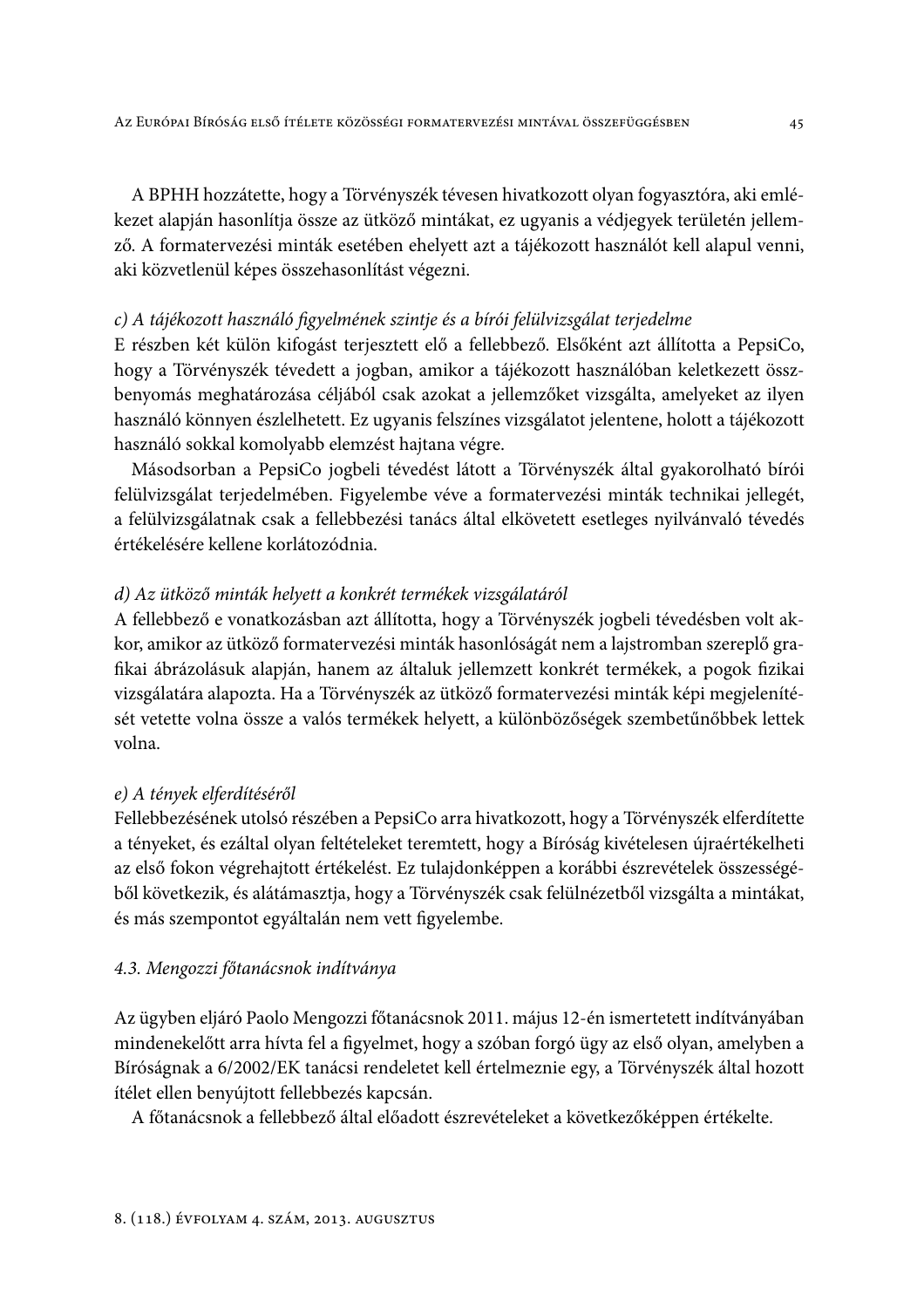### a) Az alkotói szabadságfok korlátai

Az alkotói szabadságfok kapcsán a főtanácsnok kiemelte, hogy e kritérium szükségességét az indokolja, hogy a formatervezési minta néhány jellemzője úgynevezett "kötelező" jellemző, amelyek tekintetében a szerző nem rendelkezik a változtatás szabadságával, és más mintához való hasonlóságuk nem minősül jelentősnek. Ilyen esetekben főszabály szerint a kis különbségek is elegendőek az eltérő összbenyomás létrehozásához. Mengozzi rávilágított arra, hogy az alkotói szabadság korlátozása esetén nem egyértelmű, hogy mely korlátok vehetőek figyelembe. Ahogy a jelen ügyben is felmerült, úgy megállapítható, hogy kétféle megközelítés létezik. Az egyik szerint csak azok a tulajdonságok értékelhetőek itt, amelyek a termék funkciójának ellátásához szükségesek. A másik iskola szerint azok a jellemzők is az alkotói szabadság korlátjaiként értékelendőek, amelyek ugyan funkcionálisan nem kötelezőek, de a piac elvárja, hogy a termékek ilyenekkel rendelkezzenek. Ez utóbbi megközelítést a BPHH képviselte a per során. A főtanácsnok szerint egyedül a funkcionális megközelítés az elfogadható, és a Törvényszék is, ha nem is explicite, de hallgatólagosan ezt alkalmazta, és ezt a PepsiCo sem vitatta.

Nem vehetőek tehát figyelembe az alkotói szabadság korlátjaként azok az esetleges "standard" tulajdonságok, amelyeket a piac elvár, de technikailag nem szükségesek. Ez ugyanis a piac által elvárt kényszerű egységesítéshez vezetne, ami ellentmond a szabályozás céljainak.

Mindazonáltal a főtanácsnok a fenti érvelése után megállapította, hogy az alkotói szabadság korlátainak vizsgálata a tényállás értékelését jelenti, amelynek újraértékelésére a Bíróság nem rendelkezik hatáskörrel. A Törvényszék úgy ítélte meg, hogy a pogok akkor is megőrizhetik sajátosságaikat, ha a középső részen kör helyett háromszög, hatszög vagy ovális forma szerepel. E ténykérdést pedig nem bírálhatja felül a Bíróság.

#### b) A tájékozott használó fogalma

A főtanácsnok e vonatkozásban adta elő leghosszabban érveit. Minthogy a tájékozott használóra nézve nincsen tételes jogi definíció, az ítélkezési gyakorlat feladata ezt kialakítani, ám korábban erre még nem került sor. Mengozzi rávilágított arra, hogy

"amikor a rendelet a tájékozott használóról beszél, akkor az nem az átlagos fogyasztó, akire a védjegyjogi szabályok alkalmazása során kell hivatkozni, vagyis akitől nem várunk el semmilyen különleges ismeretet, és aki általában nem hasonlítja közvetlenül össze az ütköző védjegyeket, de nem is az ágazat szakértője, akire a szabadalom újító jellegének értékelése során kell hivatkozni. Azt mondhatjuk, hogy a tájékozott használó a fenti két kategória között található. Tehát nem átlagos fogyasztóról van szó, aki akár véletlenszerűen, bármely különleges ismeret nélkül is kapcsolatba kerülhet a meghatározott formatervezési minta által jellemzett termékekkel. De nem is komoly technikai ismeretekkel rendelkező szakértőről van szó."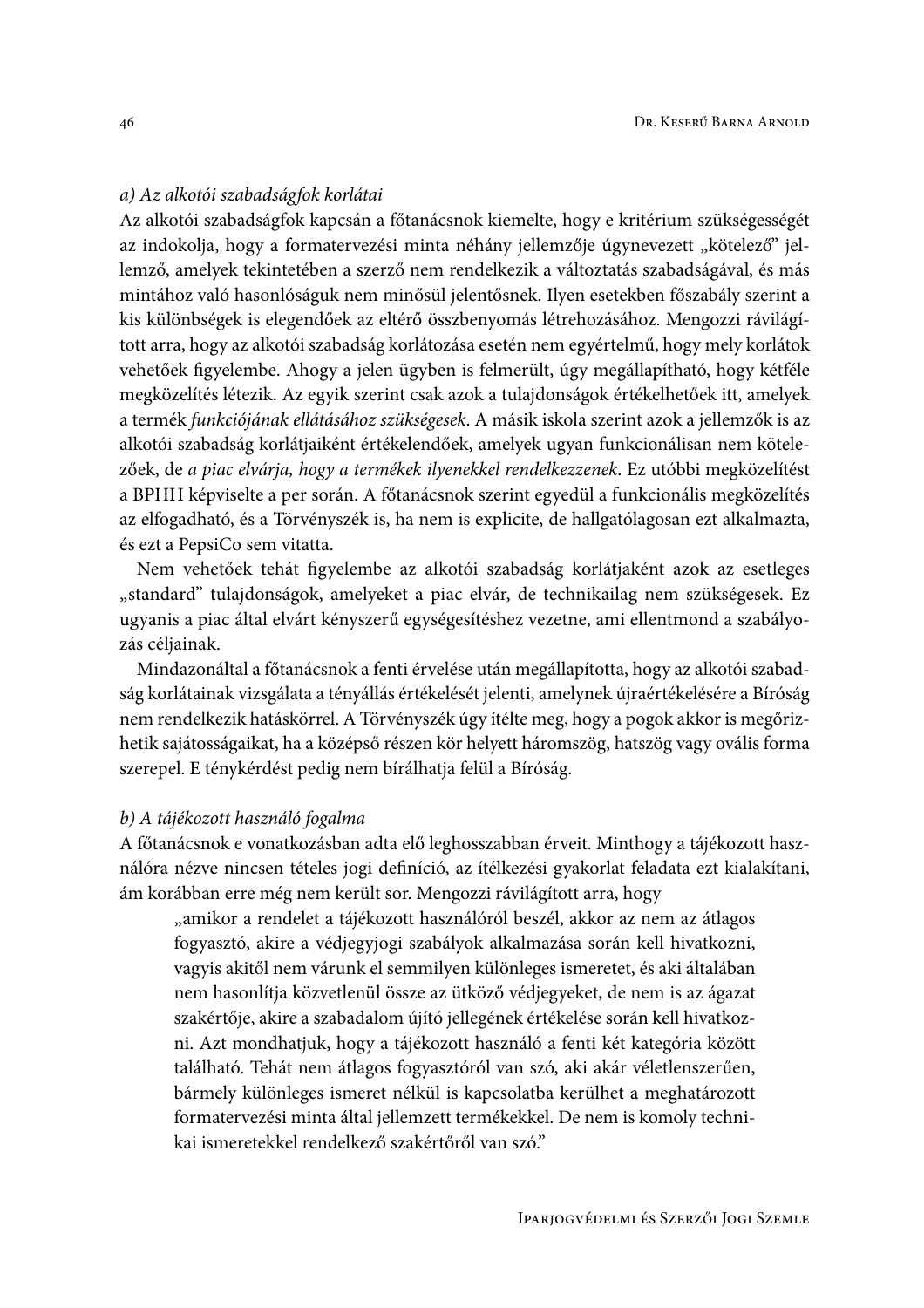Érvélését azzal támasztotta alá, hogy az eredeti rendelettervezethez fűzött javaslatban a Bizottság szerint a tájékozott használóról feltételezzük az ipari formatervezésre vonatkozó ismeretek és elképzelések egy bizonyos szintjét, ugyanakkor nem tekinthetjük őt az ipari formatervezés szakértőjének.<sup>3</sup>

Érvelésének helytállóságát látta felfedezni a főtanácsnok a megtámadott ítélet azon részében, ahol a Törvényszék a tájékozott használóra vonatkozóan kettős mércét állított fel: egyrészt a termék végső fogyasztóját, a gyermekeket, valamint egy társaság promóciós területen érdekelt marketing igazgatóját.

Mengozzi másodsorban azt elemezte, hogy a rendelet sem rendelkezik arról, hogy az ütköző minták vizsgálatakor a tájékozott használó általi összehasonlítás melyik módját kellene figyelembe venni. Két lehetőség van: a közvetett, emlékezeten alapuló összevetés (ami a védjegyek esetében használatos), és a direkt, közvetlen összehasonlítás. A főtanácsnok mindkét megoldást alkalmazhatónak tartotta a formatervezési minták esetében, mert csak az egyik vagy csak a másik megközelítés használata ésszerűtlenül korlátozná a BPHH jogosítványait és a formatervezési mintákra elismert oltalmat. Felhívta a figyelmet arra is, hogy nem zárható ki az sem, hogy bizonyos esetekben nem lehetséges a közvetlen összehasonlítás az érintett termékek jelentős mérete vagy szükségszerűen távoli elhelyezkedésük miatt.<sup>4</sup> Ilyen esetekben legfeljebb dokumentációk alapján történhet meg az összehasonlítás. Éppen ezért az összehasonlítás módját nem szabad szigorúan előre meghatározni, hanem azt esetről estre kell mérlegelni.

A tájékozott használó fogalma ugyan magában rejti azt, hogy amikor csak lehetséges, közvetlenül összeveti az ütköző mintákat, de ha erre nincs lehetőség, akkor kell olyan összehasonlítást elképzelni, amely ugyan nem a védjegyek esetén ismert homályos és elmosódott emlékképeken alapul, de térben és időben mindenképpen hosszabb folyamatot feltételez.

Jelen ügyben kétségtelen, hogy a pogok közvetlen összehasonlítása lehetséges, de a főtanácsnok szerint a megtámadott ítéletből nem is következik az, hogy nem ezt vették volna alapul. Amikor a Törvényszék az "...ez a hasonlóság nem tűnik fel a tájékozott használónak" fordulatot használta, a "nem tűnik fel"<sup>5</sup> kifejezés szerepeltetése valóban nem volt a legszerencsésebb, de Mengozzi álláspontja alapján ebből nem következik az, hogy emlékek alapján kellene az összevetést elvégezni. Ellenkezőleg, a vizsgálat középpontjában a tájékozott használó figyelmének felkeltésére alkalmas elemek álltak. A megtámadott ítélet bár-

 $\overline{3}$ Vö. Procter & Gamble Company v Reckitt Benckiser (UK) Ltd., Court of Appeal in England and Wales, Bailey & Anor v Haynes & Ors, Patents County Court (England and Wales), Karen Millen Ltd. v Dunnes Stores & Anor, High Court of Ireland-ügy, lásd Alina Mihaela Conea: The requirements for protection of the community design. Lex et Scientia, Juridical Series, 1. évf. 18. sz., 2011, p. 136. Ezekben az ügyekben ítélkeztek először ír és egyesült királyságbeli bíróságok közösségi formatervezési mintákkal kapcsolatban. Valamennyi ítéletben a tájékozott használó (informed user) fogalmát az átlagos fogyasztóval vetették össze, és ahhoz mérten nagyobb tudást, ismereteket, figyelmet és érdeklődést társítottak hozzá.

<sup>4</sup> Például hajók vagy ipari felhasználású eszközök.

 $5<sup>1</sup>$ Az eljárás nyelvén: would not be remembered.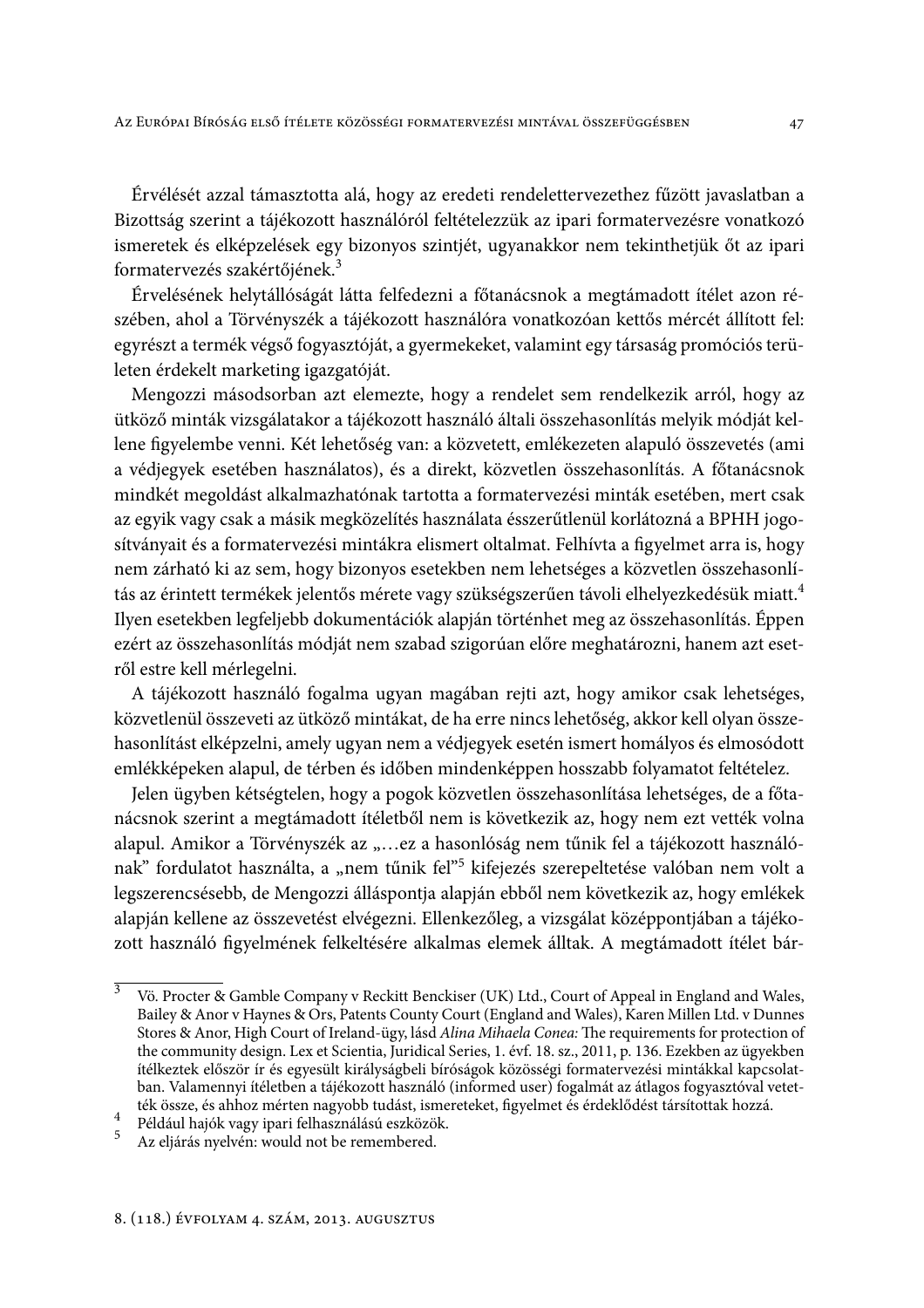mely nyelvi változatában az emlékezés helyett vagy mellett is sokkal inkább a hasonlóságok észlelése szerepel.

# c) A tájékozott használó figyelmének szintje és a bírói felülvizsgálat terjedelme

A tájékozott használó figyelmének szintjével összefüggésben a főtanácsnok lényegében megismételte az előző pontban kifejtett érvelését, és az átlagos fogyasztó és a szakértő közötti szintre pozicionálta a referenciapontot.

A bírósági felülvizsgálat terjedelme kapcsán Mengozzi előadta, hogy nem látja indokoltnak, hogy a formatervezési mintákkal kapcsolatban más megközelítést kellene alkalmazni, mint a védjegyek tekintetében. Ezt igazolja egyrészt az, hogy a rendelet bírói felülvizsgálatról szóló 61. cikke lényegében a közösségi védjegyrendeletben<sup>6</sup> foglaltakkal megegyezik, amely pedig az Európai Unió működéséről szóló szerződés 263. cikkében foglalt felülvizsgálati szabályokat ismétli meg.<sup>7</sup> Ebből következően nem alkalmazható eltérő mérce a védjegyek és a formatervezési minták esetében. Továbbá mindkét oltalmi forma esetében lehetőség van a megtámadott ítélet hatályon kívül helyezése mellett annak megváltoztatására is, ami nehezen lenne összeegyeztethető a fellebbező által preferált szűk felülvizsgálati jogkörrel. Másrészt ahogyan a védjegyek, úgy a formatervezési minták értékelése is a BPHH feladatkörébe tartozik, és nem más, speciálisabb műszaki hatáskörrel rendelkező szerv feladatkörébe. Harmadrészt pedig a rendelet alapján az ütköző mintáknak a tájékozott használóra gyakorolt vizuális benyomása vizsgálandó, ez pedig nem kíván meg különleges műszaki ismereteket vagy képességet.

A főtanácsnok véleménye szerint az egyetlen elem, amely alátámaszthatná az eltérő bírói felülvizsgálat terjedelemét, az az átlagos fogyasztó helyett használandó tájékozott használó mint kiindulási pont. Ezt azonban nem látja elégséges érvnek, ugyanis a tájékozott használó sem egy különleges ismeretekkel rendelkező szakember, csupán az átlagos fogyasztónál figyelmesebb és érdeklődőbb használó. Ezt pedig a Törvényszék is megfelelően képes rekonstruálni.

## d) Az ütköző minták helyett a konkrét termékek vizsgálatáról

A főtanácsnok ezt az érvelést is elfogadhatatlannak tartotta, mert még egyszer vitatni próbálta a tények Törvényszék általi értékelését a tájékozott használó észlelésével kapcsolatban.

 $\overline{6}$ A Tanács 207/2009/EK rendelete (2009. február 26.) a közösségi védjegyről, 65. cikk.

Eszerint az Európai Unió Bírósága megvizsgálja az Unió szervei vagy hivatalai által elfogadott, harma-<br>dik személyekre joghatással járó jogi aktusok jogszerűségét. E célból a Bíróság hatáskörrel rendelkezik az olyan keresetek tekintetében, amelyeket valamely tagállam, az Európai Parlament, a Tanács vagy a Bizottság nyújt be hatáskör hiánya, lényeges eljárási szabályok megsértése, a Szerződések vagy az alkalmazásukra vonatkozó bármely jogi rendelkezés megsértése vagy hatáskörrel való visszaélés miatt. Ugyanilyen feltételek mellett eljárást indíthat bármely természetes vagy jogi személy a neki címzett vagy az őt közvetlenül és személyében érintő jogi aktusok ellen, továbbá az őt közvetlenül érintő olyan rendeleti jellegű jogi aktusok ellen, amelyek nem tartalmaznak végrehajtási intézkedéseket.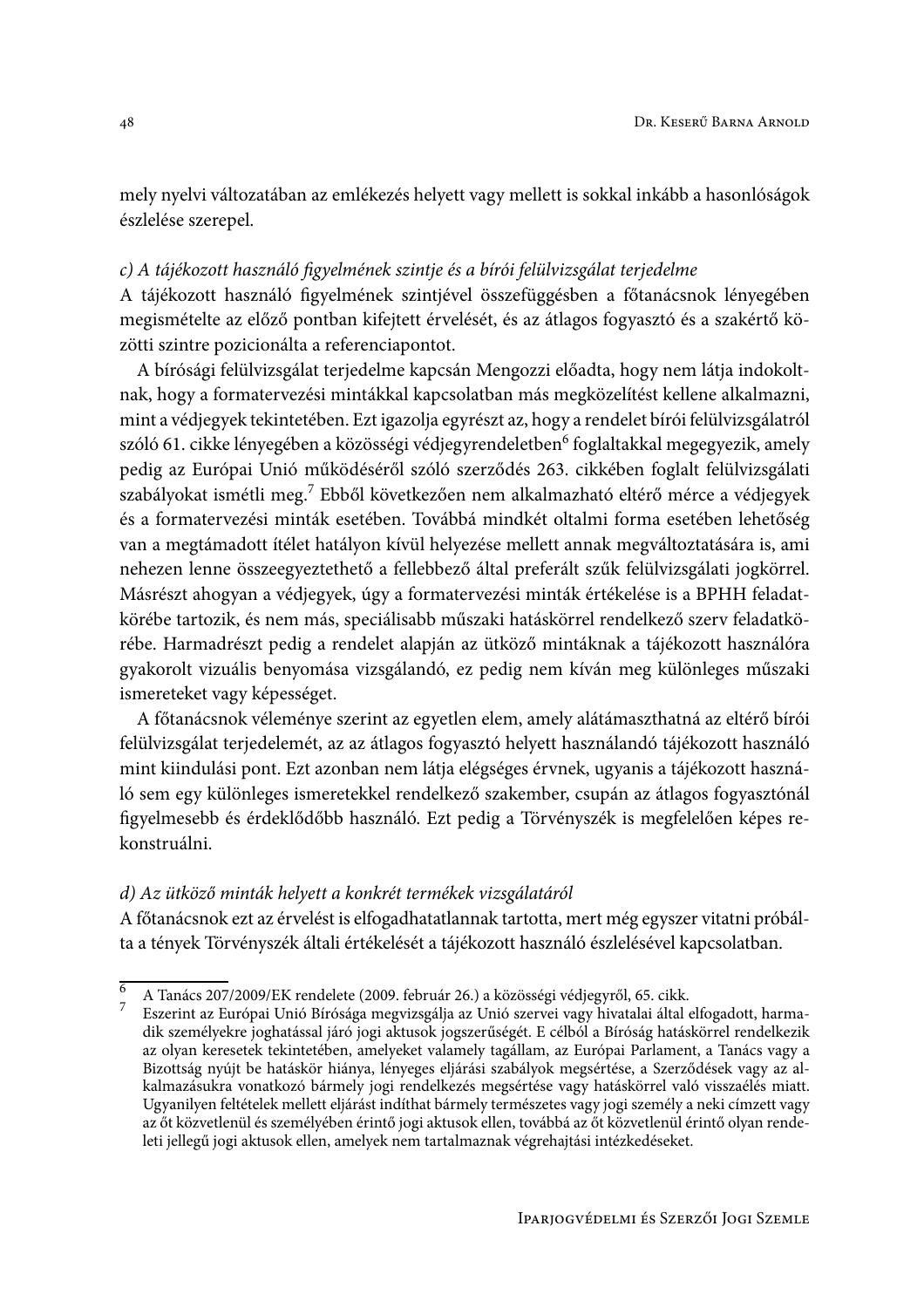Ettől függetlenül teljességgel helytállónak tartotta azt, hogy ha az materiálisan is lehetséges – ahogy a jelen ügyben is az volt –, a formatervezési minták által jellemzett valós termékeket hasonlítsa össze a Törvényszék. Ez a tájékozott használó fogalmából is fakad, mert azok nem szakemberek, hanem csupán érdeklődést tanúsító személyek. Jelen esetben ráadásul az 5-10 éves gyerekek is tájékozott használónak minősültek. Ezért helytálló az érintett termékeket "élőben" is megvizsgálni, ahogyan azokat a tájékozott használók is láthatják. A tájékozott használók ugyanis főszabály szerint nem a formatervezési minták lajstromait vizsgálják, hanem azok gyakorlati megjelenésével, az érintett termékekkel találkoznak. Ráadásul a fellebbező is mutatott be az eljárás során pogokat, hogy saját érvelését alátámassza.

#### e) A tények elferdítéséről

A főtanácsnok álláspontja szerint a fellebbező ezen érve mintegy utolsó mentsvárként szolgált, hogy még egyszer vitassa a tények Törvényszék általi értékelését. Mengozzi rávilágított azonban arra, hogy a tények elferdítésére vonatkozó kifogás kivételes jellegű, azt különösen szilárd bizonyításra kell alapozni, amelyben a fellebbezőnek pontosan meg kell jelölnie az elferdített elemeket, és bizonyítania kell az első fokon elkövetett értékelési hibákat.

A fentiek fényében – minthogy az egyetlen jogalap mindegyik részét elfogadhatatlannak és megalapozatlannak tartotta – a főtanácsnok azt indítványozta, hogy a Bíróság utasítsa el a fellebbezést, és kötelezze a fellebbezőt a költségek viselésére.

#### 5. A Bíróság jogi érvelése

A Bíróság negyedik tanácsa 2011. október 20-án hozta meg a C-281/10. P. számú ügyben ítéletét. Az eljáró tanács tagjai voltak: J.-C. Bonichot tanácselnök, K. Schiemann, L. Bay Larsen, C. Toader (előadó) és E. Jarašiūnas bírák. A bíróság a főtanácsnok indítványának mentén haladva az egyetlen jogalap öt különálló részét sorban vette vizsgálat alá.

#### I. Az alkotói szabadságfok korlátairól

A Bíróság álláspontja szerint a PepsiCo e hivatkozásában tulajdonképpen a Törvényszék ténybeli értékelését vonta kétségbe, de nem bizonyította, hogy a Törvényszék elferdítette volna a tényeket. Márpedig az állandó ítélkezési gyakorlat szerint kizárólag a Törvényszék kompetenciájába tartozik a tényállás megállapítása és annak értékelése. Ez alól csak az jelenthet kivételt, ha az iratokból is megállapítható, hogy a tényállás tárgyilag téves. Abból eredően, hogy a tényállás értékelése nem jogkérdés, a Bíróság nem rendelkezik hatáskörrel arra, hogy a fellebbezési eljárás során azt felülvizsgálhassa.<sup>8</sup>

 $\overline{8}$ Lásd C-470/00. P. számú, a Parlament kontra Ripa di Meana és társai-ügyben 2004. április 29-én hozott itélet 40. pontját: "an appeal is to be limited to points of law. It is settled case-law that the Court of First Instance therefore has exclusive jurisdiction to find the facts, save where a substantive inaccuracy in its findings is attributable to the documents submitted to it, and to appraise those facts."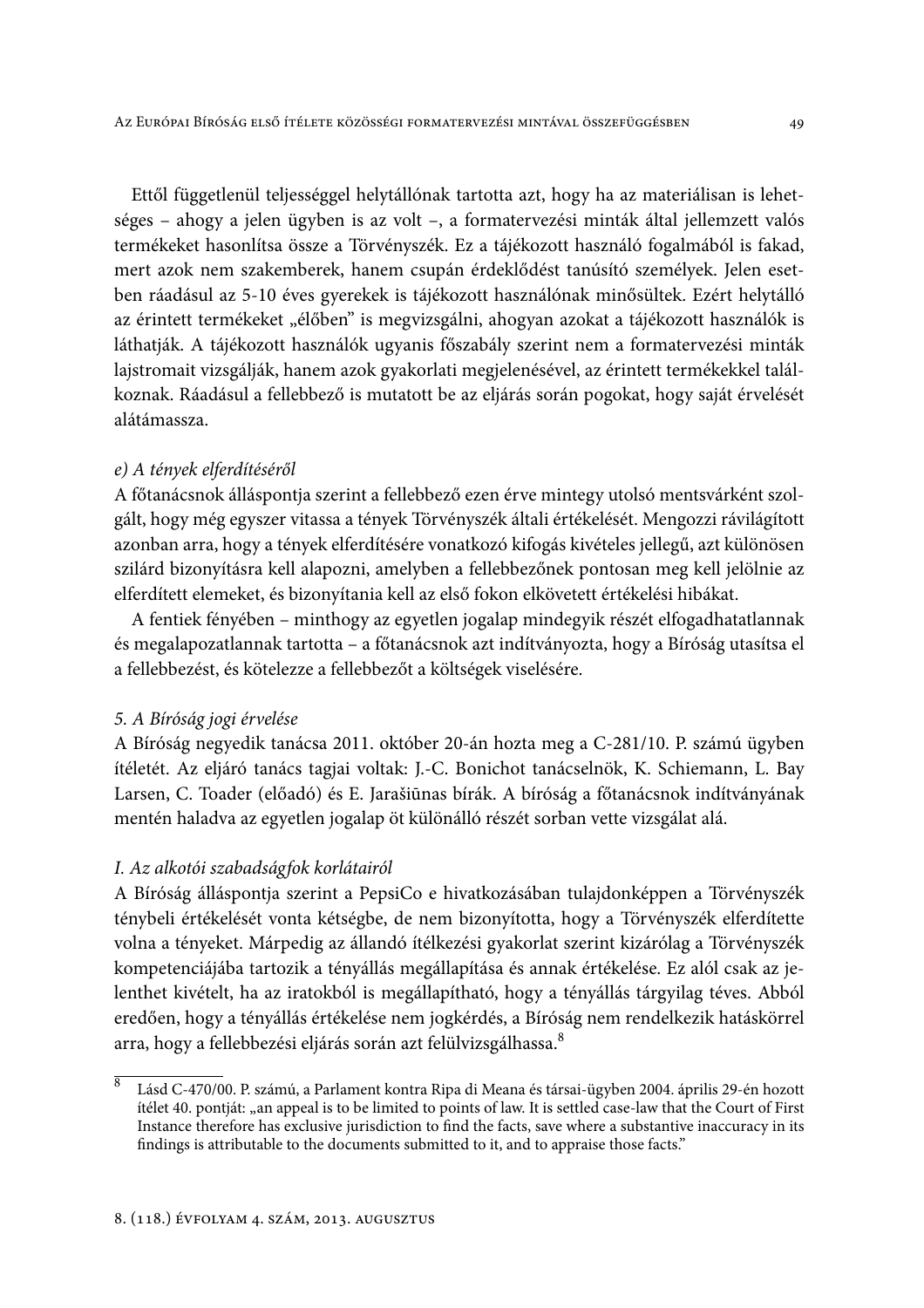# II. A tájékozott használó fogalmáról és figyelmének szintjéről

E vonatkozásban a Bíróság maradéktalanul követte a főtanácsnok indítványában foglaltakat. Eszerint a tájékozott használót az átlagos fogyasztó és a szakértő között helyezte el, aki személyes tapasztalatai vagy az ágazatra vonatkozó kiterjedt ismeretei okán nem átlagosan figyelmes, hanem különösen éber használó.

Mengozzival egyetértően a Bíróság is megállapította, hogy az összehasonlítás módja nem korlátozható csupán a közvetlen összehasonlításra. A tájékozott használó fogalmából fakad, hogy amikor csak lehet, akkor a közvetlen és direkt összehasonlításra törekszik, azonban lehetnek olyan esetek, amikor a körülmények miatt ez lehetetlen. Az ilyen esetekre tekintettel nem zárhatóak ki az összehasonlítás egyéb (pl. emlékeken, dokumentációkon alapuló) módszerei.

A tájékozott használó figyelmével kapcsolatban a Bíróság arra emlékeztetett, hogy a tájékozott használó ugyan nem a szokásosan tájékozott, ésszerűen figyelmes és körültekintő, átlagos fogyasztó, aki csak egészében, részletei nélkül figyelné meg a formatervezési mintát, de nem is olyan szakember, aki minden apró részletet megvizsgál. Sokkal inkább olyan referenciapont, aki ismeri az ágazatban lévő különböző formatervezési mintákat, ezekről rendelkezik bizonyos fokú ismeretekkel, és érdeklődéséből adódóan viszonylag magas fokú figyelmet tanúsít.

#### III. A bírói felülvizsgálat terjedelméről

E kérdés kapcsán a Bíróság kiemelte, hogy a Schräder kontra CVPO-ügyben hozott ítélet<sup>9</sup> analógiájára a Törvényszék a BPHH számára bizonyos mérlegelési mozgásteret engedhet akkor, amikor nagymértékben szakmai értékelést kell elvégeznie, és az ipari formatervezési mintákra vonatkozó határozatai felülvizsgálatának terjedelmét a nyilvánvaló értékelési hibákra korlátozhatja. A Bíróság álláspontja szerint azonban a jelen ügyben nem lépte át a Törvényszék a felülvizsgálati jogkörét.

#### IV. Az ütköző minták helyett a konkrét termékek vizsgálatáról

A Bíróság álláspontja szerint a tájékozott használó fogalmából kiindulva nem minősül tévedésnek, ha a szóban forgó formatervezési minták által keltett összbenyomás értékelésekor figyelembe veszik azok gyakorlati megnyilvánulásait, a konkrét termékeket. Emellett a megtámadott ítélet szövegezéséből egyébként is az következik, hogy a Törvényszék alapvetően a lajstromokban szereplő grafikai ábrázolásokat vetette össze, és csak megerősítésként, szemléltetésképpen vette figyelembe a tényleges termékeket.

 $\overline{9}$ A C-38/09. P. számú, a Ralf Schräder kontra Közösségi Növényfajta-hivatal (CVPO)-ügyben 2010. április 15-én hozott ítélet 77. pontja. Eszerint ha egy vizsgálandó feltétel szakmailag és tudományosan összetett, annak szakmai felülvizsgálatára (jelen esetben a CPVO rendelkezése alapján) másik szerv rendelkezhet hatáskörrel, és a Törvényszék felülvizsgálati jogköre is csak a nyilvánvaló mérlegelési hibára korlátozódhat.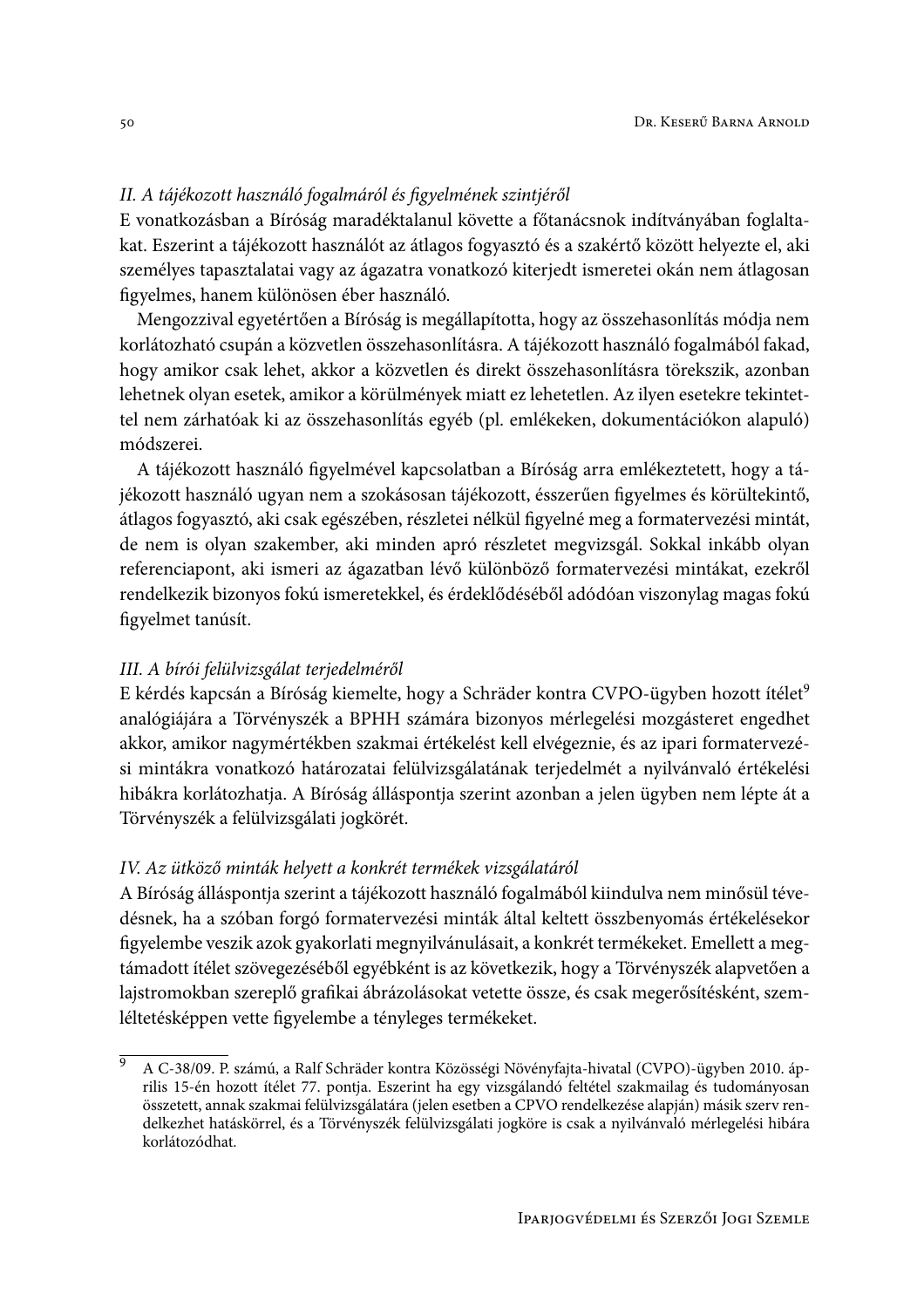### V. A tények elferdítéséről

Ezen érvelés kapcsán a Bíróság a korábbi ítélkezési gyakorlatára hivatkozva emlékeztetett arra, hogy a fellebbezőnek pontosan meg kell jelölnie az állítólagosan elferdített tényeket, és bizonyítania kell az értékelési hibákat. Ezenfelül az ilyen elferdítésnek nyilvánvalóan ki kell tűnnie az ügy irataiból anélkül, hogy a tényállást újra kellene értékelni.<sup>10</sup>

Abból kifolyólag, hogy a fellebbező a fenti feltételek közül egyet sem teljesített, így az nem felel meg a korábbi ítélkezési gyakorlatnak, a Bíróság e végső érvet is elutasította.

### 6. A rendelkező rész és az ügy ratio decidendije

Mivel a fentiekben kifejtettek szerint a fellebbező az egyetlen jogalap valamennyi pontjában pervesztes lett, a Bíróság a fellebbezést teljes egészében elutasította, és kötelezte a PepsiCo-t az eljárási költségek viselésére.

A döntésből leszűrhető elvont eseti jogtétel, a ratio decidendi az alábbiakban foglalható össze. A közösségi formatervezési mintáról szóló 6/2002/EK tanácsi rendelet alkalmazásában a tájékozott használó fogalmát úgy kell értelmezni, mint a védjegyjogban használt átlagos fogyasztó és a szabadalmi jogban használt szakember fogalma között elhelyezkedő köztes fogalmat. A tájékozott használó nem átlagosan figyelmes, hanem különösen éber használót jelöl. A tájékozott használó a természetéből fakadóan mindig igyekszik a szóban forgó formatervezési mintákat közvetlenül összehasonlítani, azonban elképzelhetőek olyan esetek, amikor ez nem lehetséges, és az összehasonlítás más módját választja. A tájékozott használó bár nem tervező vagy technikai szakértő, de ismeri az érintett ágazatban jelen lévő formatervezési mintákat, ezek alkotóelemeiről bizonyos fokú ismerettel rendelkezik, és érdeklődéséből adódóan viszonylag magas fokú figyelmet tanúsít.

#### 7. Az érvelés kritikája

A Bíróság tulajdonképpen minden pontban követte a Mengozzi főtanácsnok által előterjesztett indítványt. Míg azonban a főtanácsnok mindegyik kérdésben érdemben is állást foglalt, a Bíróság ezt nem tette meg.

Az I. pontban jelölt érvelés kapcsán a döntés valójában eljárási oldalról – a tényállás felülvizsgálatára vonatkozó hatáskör hiánya alapján - utasította el a fellebbezést. Az alkotói szabadság korlátainak vizsgálata azonban ennél nagyobb horderejű kérdés, és előremutató lett volna érdemben is állást foglalni e téren. A főtanácsnok ehhez megadta a kellő alapot.

<sup>&</sup>lt;sup>10</sup> A C-204/00. P, C-205/00. P., C-211/00. P., C-213/00. P., C-217/00. P., C-219/00. P. számú, az Aalborg Portland és társai kontra Bizottság egyesített ügyekben 2004. január 7-én hozott ítélet 50. pontja, a C-16/06. P. számú, a Les Éditions Albert René kontra OHIM-ügyben 2008. december 18-án hozott ítélet 69. pontja.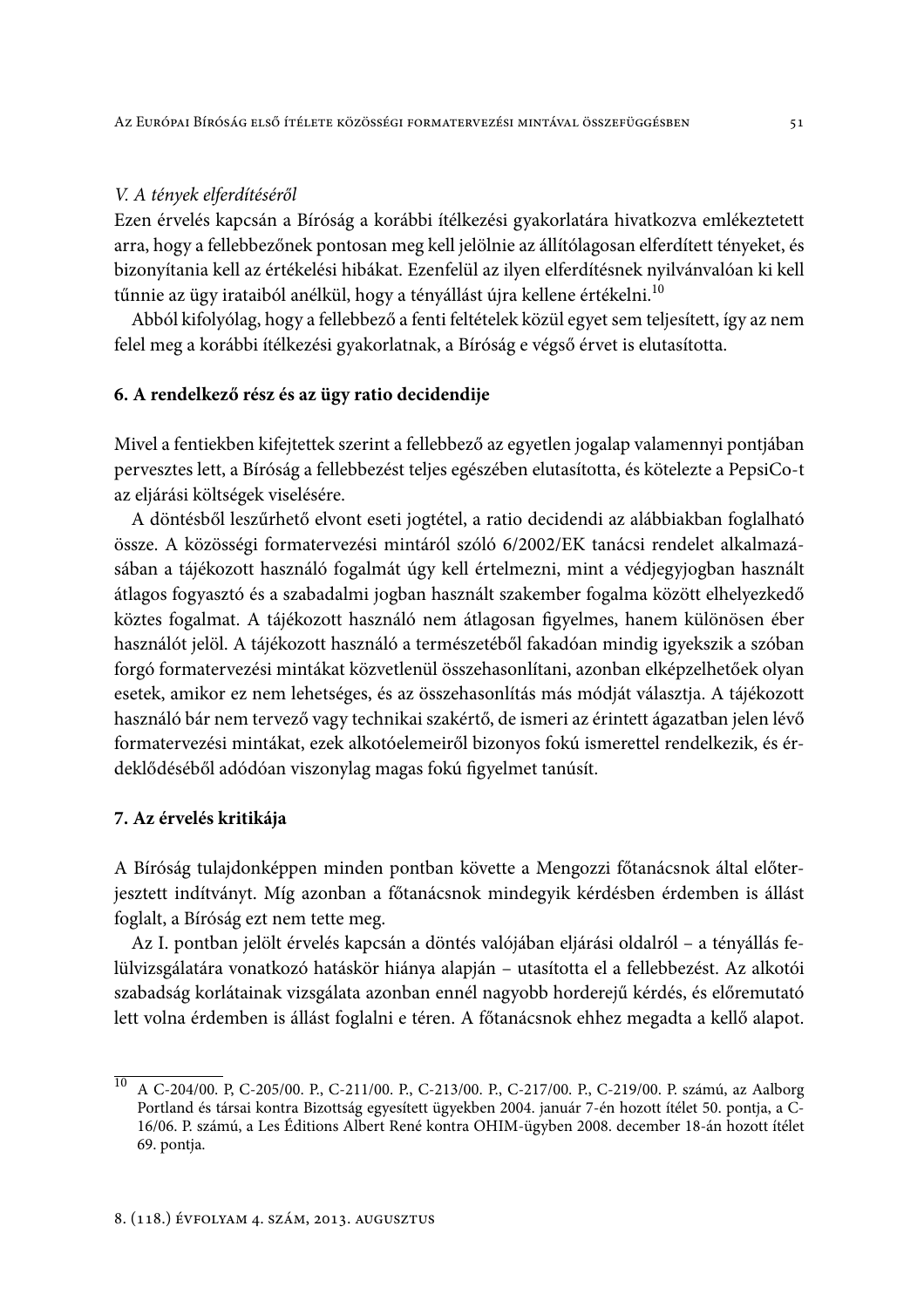Felvázolta azt a kétféle megközelítést (funkcionális vagy piac által meghatározott korlátok), amelynek alapján értékelhető lenne az alkotói szabadságfok. A maga részéről egyértelműen pálcát is tört a funkcionális felfogás mellett, minthogy ez szolgálja leginkább a formatervezésiminta-oltalom szabályozási célját. A Törvényszék is ezt alkalmazta az elsőfokú eljárás során, és a korábbi jogszabályi indokolások és megjegyzések alapján is a funkcionális megközelítés a helyes, ugyanakkor szerencsésebb lett volna, ha ezt a Bíróság expressis verbis ki is mondja, megalapozva ezzel a későbbi ítélkezési gyakorlatát.

A II. pontban a tájékozott használó fogalmára vonatkozó fejtegetései mellé a Bíróság hozzávette az annak figyelmi szintjére vonatkozó fellebbezői észrevételeket is, holott azt eredetileg a fellebbező az egyetlen jogalap harmadik részében, a felülvizsgálat terjedelmével együtt terjesztette elő, és a főtanácsnok is annak mentén vizsgálódott. Kétségtelen azonban, hogy a Bíróság megközelítése így sokkal logikusabb, és az érvelés is koherensebb lett, mintha az eredeti sorrendben tárgyalták volna a fellebbező érveit.

Az ítélet legfontosabb része e pontban lelhető fel, ahogy azt a fentiekben is kiemeltük, itt található a döntés ratio decidendije. Üdvözlendő, hogy a Bíróság meghatározta a tájékozott használó fogalmát, és hogy ennek során a védjegyjogi és szabadalmi jogi mércéket vette alapul, ezáltal egységes horizontot teremtve az iparjogvédelemben használt absztrakt referenciapontok számára. A fogalommeghatározás után talán helytállóbb lett volna a tájékozott használó figyelmére vonatkozó érvelés tárgyalása, majd ennek tisztázása után következhetett volna az, hogy magas fokú figyelme segítségével milyen elfogadható összehasonlítási módszereket rendelhetünk hozzá.

A tájékozott használó fogalmával és figyelmének szintjével kapcsolatban sok a homályos fogalom - különösen éber, bizonyos fokú ismeretekkel rendelkezik, viszonylag magas fokú figyelmet tanúsít -, amelyek tartalommal való kitöltése és határainak megvonása a későbbi ítélkezési gyakorlat feladata. Természetesen ezen elvont zsinórmérték jellemzőinek meghatározása nem lehetséges patikamérleg segítségével. Ehelyett sok idő, sok jogvita és érdemi döntések szükségesek hozzá, csakúgy, mint a védjegyjogi átlagos fogyasztó esetében.

A bírósági felülvizsgálat terjedelméről szóló, a III. részben ismertetett érvelés némileg elnagyolt. A Bíróság által kifejtett rövid indokolás után hirtelen, logikai kapcsolódás nélkül következik az a megállapítás, hogy a Törvényszék nem lépte át a felülvizsgálat jogi kereteit. E verdiktet nem igazolja az előtte írt indokolás, ezért az egyes érvelési lépések e ponton megkérdőjelezhetőek. Ez a klasszikus non sequitur esete. Pedig Mengozzi főtanácsnok e vonatkozásban is iránymutatásul szolgált. Összevetette a közösségi védjegyrendelet alapján történő bírósági felülvizsgálat jogi lehetőségeit a közösségi formatervezési mintákéval, és arra a megállapításra jutott, hogy nem tehető különbség a kettő között, így nem is minősíthetőek a formatervezési minták olyan műszaki jellegű oltalmi formának, amelyek ellen annak hangsúlyosan technikai jellege miatt csak korlátozott terjedelmű bírósági felülvizsgálat lehetne indokolt. A főtanácsnok fentiekben is ismertetett érvelésének átvétele sokkalta